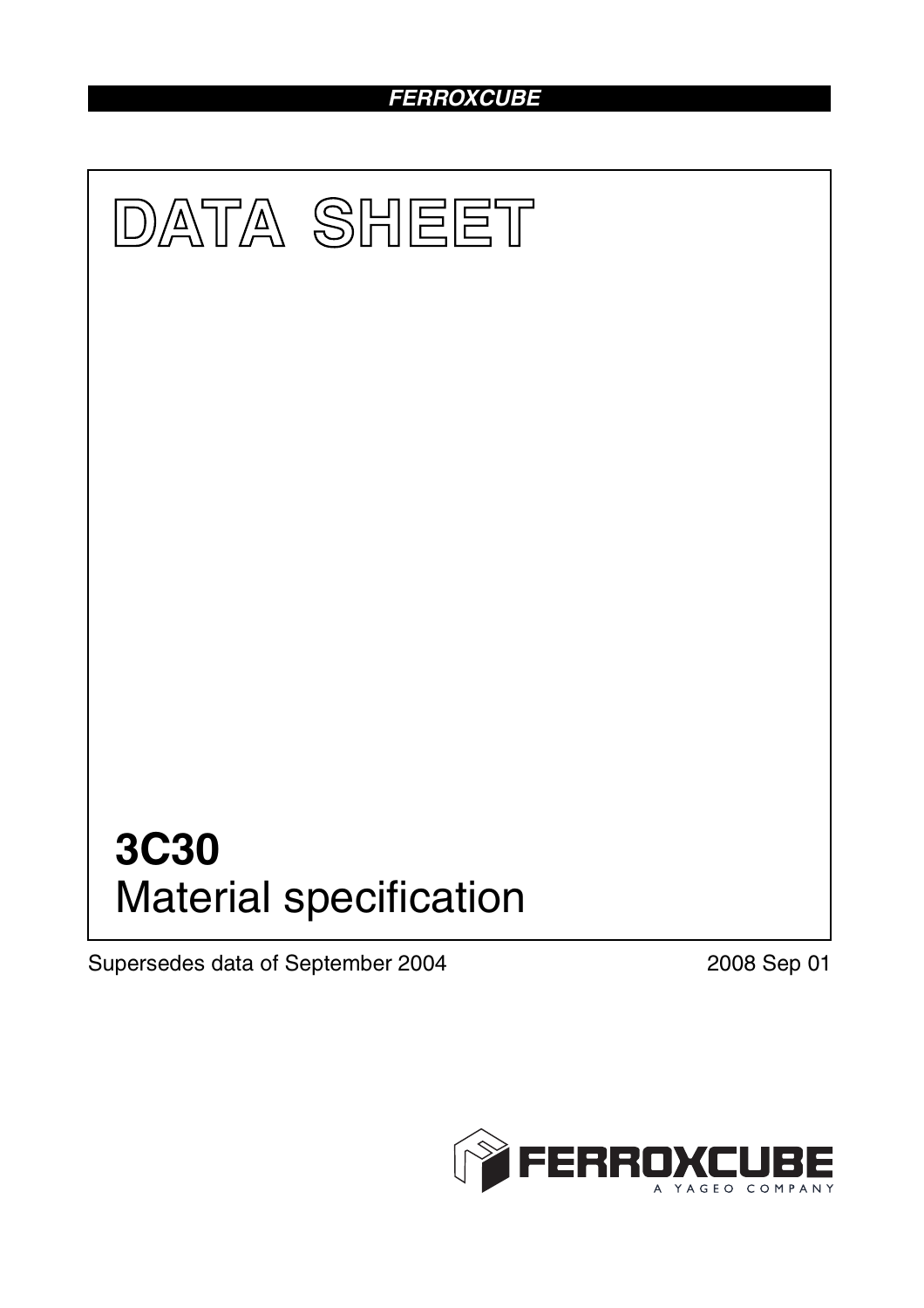# Material specification **3C30**

#### **3C30 SPECIFICATIONS**

A low frequency, high Bsat power material optimized for use in line output transformers at frequencies up to 0.2 MHz.

| <b>SYMBOL</b> | <b>CONDITIONS</b>   | <b>VALUE</b>   | <b>UNIT</b>          |
|---------------|---------------------|----------------|----------------------|
| $\mu_i$       | 25 °C; ≤10 kHz;     | 2100 ±20%      |                      |
|               | $0.25 \text{ mT}$   |                |                      |
| $\mu_{\rm a}$ | 100 °C; 25 kHz;     | 5000 ±25%      |                      |
|               | 200 mT              |                |                      |
| B             | 25 °C; 10 kHz;      | $\approx 500$  | mT                   |
|               | 1200 A/m            |                |                      |
|               | 100 °C; 10 kHz;     | $\approx 440$  |                      |
|               | 1200 A/m            |                |                      |
| $P_V$         | 100 °C; 25 kHz;     | $\leq 80$      | kW/m <sup>3</sup>    |
|               | 200 mT              |                |                      |
|               | 100 °C; 100 kHz;    | $\leq 80$      |                      |
|               | 100 mT              |                |                      |
|               | 100 °C; 100 kHz;    | $\approx 450$  |                      |
|               | 200 mT              |                |                      |
| ρ             | DC; 25 $^{\circ}$ C | $\approx$ 2    | $\Omega$ m           |
| $T_{\rm C}$   |                     | $\geq$ 240     | °C                   |
| density       |                     | $\approx 4800$ | $\rm k$ g/m $\rm ^3$ |





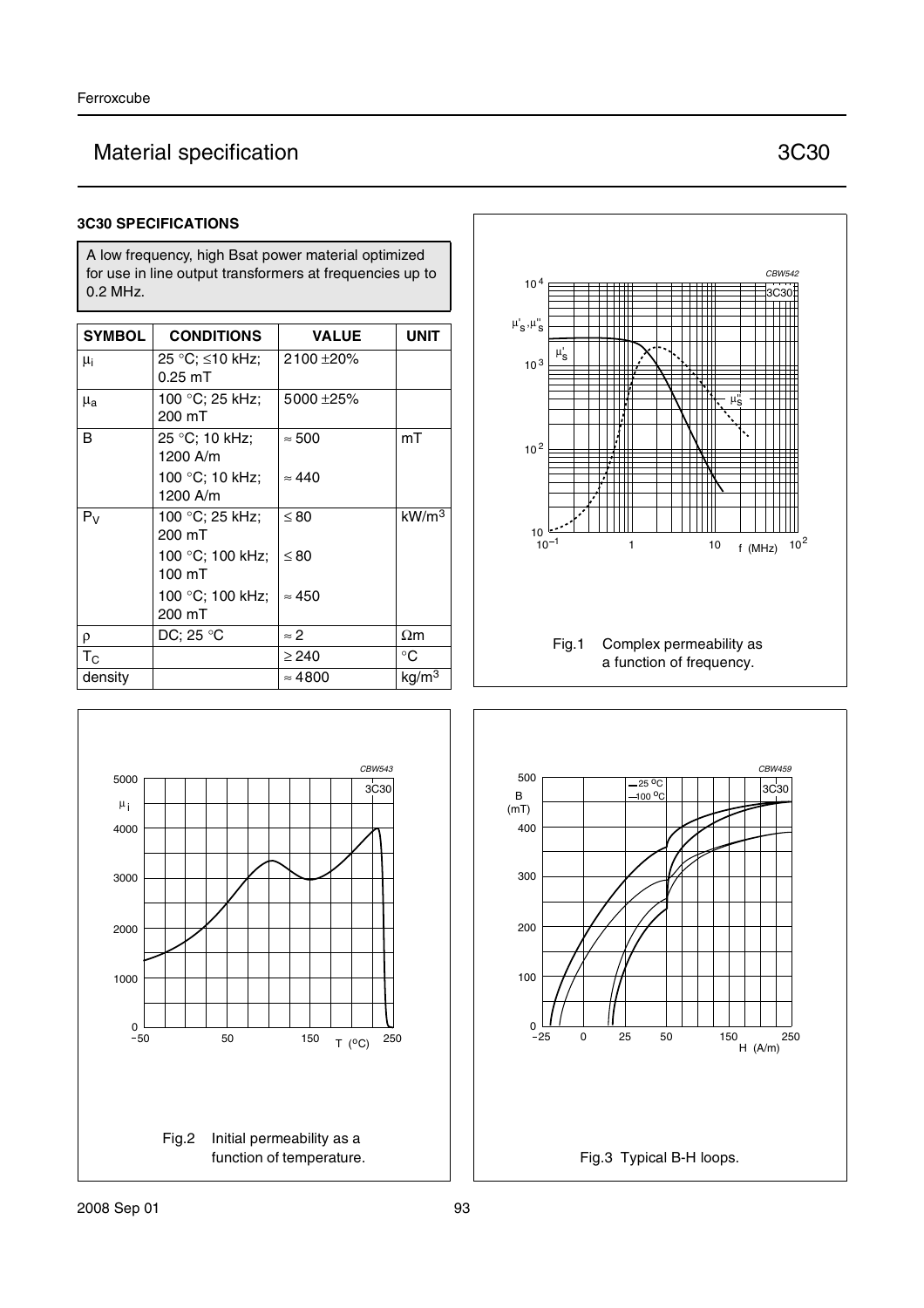# Material specification **3C30**